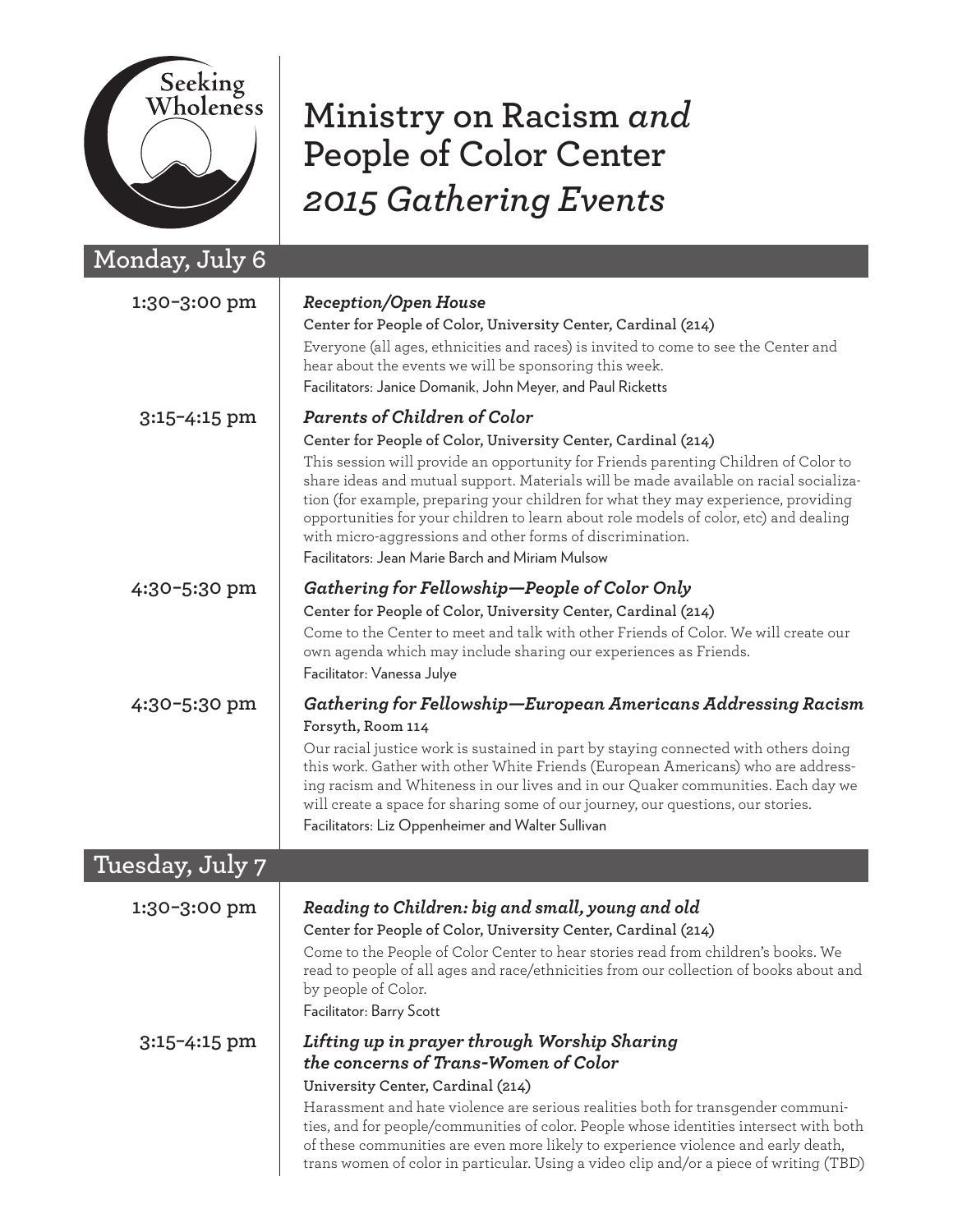|                   | to get us started, through worship sharing and the help of spirit, Friends will explore<br>various ways in which we are called to live into our peace testimony to help support<br>and affirm the lives of trans women of color.<br>Facilitators: Clark Reddy and Paul Ricketts                                                                                            |
|-------------------|----------------------------------------------------------------------------------------------------------------------------------------------------------------------------------------------------------------------------------------------------------------------------------------------------------------------------------------------------------------------------|
| 4:30-5:30 pm      | Gathering for Fellowship—People of Color Only<br>Center for People of Color, University Center, Cardinal (214)<br>See description Monday, July 6, 4:30-5:30 pm.<br>Facilitator: Vanessa Julye                                                                                                                                                                              |
| 4:30-5:30 pm      | Gathering for Fellowship-European Americans Addressing Racism<br>Forsyth, Room 114<br>See description Monday, July 6, 4:30-5:30 pm.<br>Facilitators: Liz Oppenheimer and Walter Sullivan                                                                                                                                                                                   |
| 9:15-11:00 pm     | Gathering for Fellowship—People of Color Only<br>Center for People of Color, University Center, Cardinal (214)<br>See description Monday, July 6, 4:30-5:30 pm.<br>Facilitator: Vanessa Julye                                                                                                                                                                              |
| Wednesday, July 8 |                                                                                                                                                                                                                                                                                                                                                                            |
| 4:30-5:30 pm      | Gathering for Fellowship-People of Color Only<br>Center for People of Color, University Center, Cardinal (214)<br>See description Monday, July 6, 4:30-5:30 pm.<br>Facilitator: Vanessa Julye                                                                                                                                                                              |
| 4:30-5:30 pm      | Gathering for Fellowship—European Americans Addressing Racism<br>Forsyth, Room 114<br>See description Monday, July 6, 4:30-5:30 pm.<br>Facilitators: Liz Oppenheimer and Walter Sullivan                                                                                                                                                                                   |
| Thursday, July 9  |                                                                                                                                                                                                                                                                                                                                                                            |
| 1:30-3:00 pm      | Sharing by people who have attended or are interested in attending<br>the White Privilege Conference<br>Center for People of Color, Forsyth, Room 302<br>Why does FGC participate in the White Privilege Conference? Come hear Friends<br>talk about their experiences there and find out where it will be held in 2016.<br>Facilitators: Janice Domanik and Vanessa Julye |
| $3:15-4:15$ pm    | Meeting for Worship with Concern for Racial Healing<br>Center for People of Color, Blue Ridge Multipurpose Rooms A and B<br>This is an opportunity to worship as a group under the concern for racial healing for<br>the Religious Society of Friends and the world.<br>Facilitators: Janice Domanik, John Meyer, Clark Reddy, and Paul Ricketts                           |
| 4:30-5:30 pm      | Gathering for Fellowship—People of Color Only<br>Center for People of Color, University Center, Cardinal (214)<br>See description Monday, July 6, 4:30-5:30 pm.<br>Facilitator: Vanessa Julye                                                                                                                                                                              |
| 4:30-5:30 pm      | Gathering for Fellowship—European Americans Addressing Racism<br>Forsyth, Room 114<br>See description Monday, July 6, 4:30-5:30 pm.<br>Facilitators: Liz Oppenheimer and Walter Sullivan                                                                                                                                                                                   |